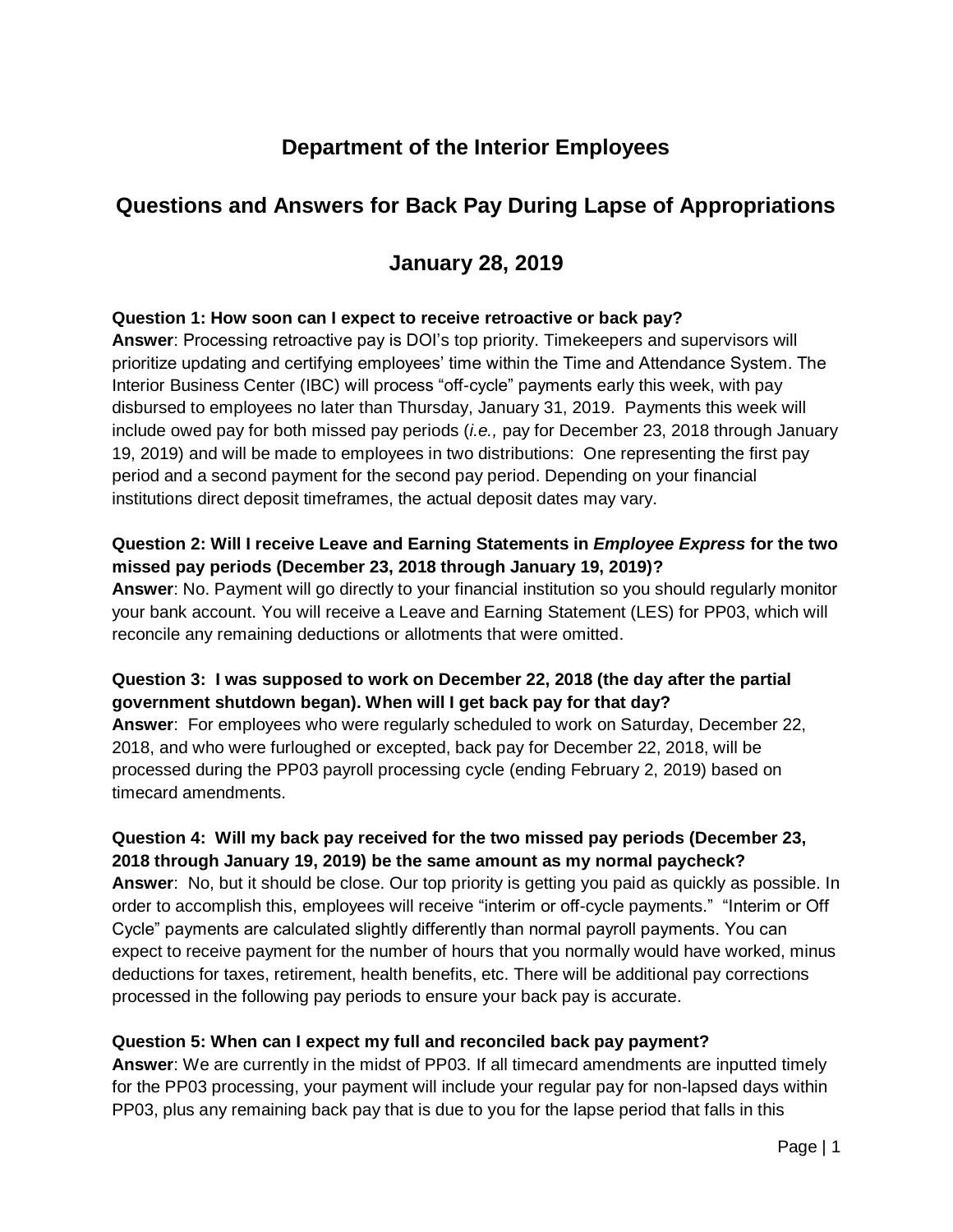current pay period (1/20/2019 through 1/25/2019. The official pay day for PP03 is Tuesday, February 12, 2019, although you may see your direct deposit as early as Friday, February 8, 2019, depending on your financial institution.

### **Question 6: Will the back pay affect my 2018 wages for tax purposes (e.g., W-2)?**

**Answer**: No. Wages are calculated based on when an employees is paid, not when the wages are earned. You will be paid in calendar year/tax year 2019 (as you would have were we not lapsed) and back pay will be included in your 2019 taxable wages. You can access your 2018 W-2 in [www.employeeexpress.gov](http://www.employeeexpress.gov/) now.

#### **Question 7: I've heard that lump-sum payments are taxed at a different (higher) rate. Will larger-than-normal taxes be deducted from the back pay, off-cycle payments that I receive?**

**Answer**: The initial off-cycle payments during the week of January 28, 2019, will be calculated using an estimated tax rate, which adjusts for the lump sum nature of the payment. Amendments made in your next regular paycheck (PP03) will ensure that regular tax withholding rates have been calculated for a final corrected back pay.

#### **Question 8: Why was my court-ordered payment (or other allotments, such as union dues) not taken out of the back pay?**

**Answer**: Prior pay period recomputations include only required deductions listed below.

- a. Retirement (CSRS and FERS)
- b. Social Security (OASDI) Tax
- c. Medicare Tax
- d. Federal Income Tax
- e. Basic Health Insurance Premium (FEHB)
- f. Basic Life Insure (FEGLI)
- g. State Income Tax
- h. Local Income Tax
- i. Thrift Savings Plan (TSP)
	- (1) Basic Contributions
	- (2) Catch-up Contributions
- j. Roth Savings Plan
	- (1) Basic Contributions
	- (2) Catch-up Contributions

For other deductions, it depends on the type of deduction as to how retroactive payments will be made. In general, voluntary allotments such as Combined Federal Campaign and allotments to financial institutions will not be deducted from back pay. Another example is court-ordered payments, which may have required employees to continue to make payments via personal checks while in non-pay status. As more information becomes available, we will continue to share it.